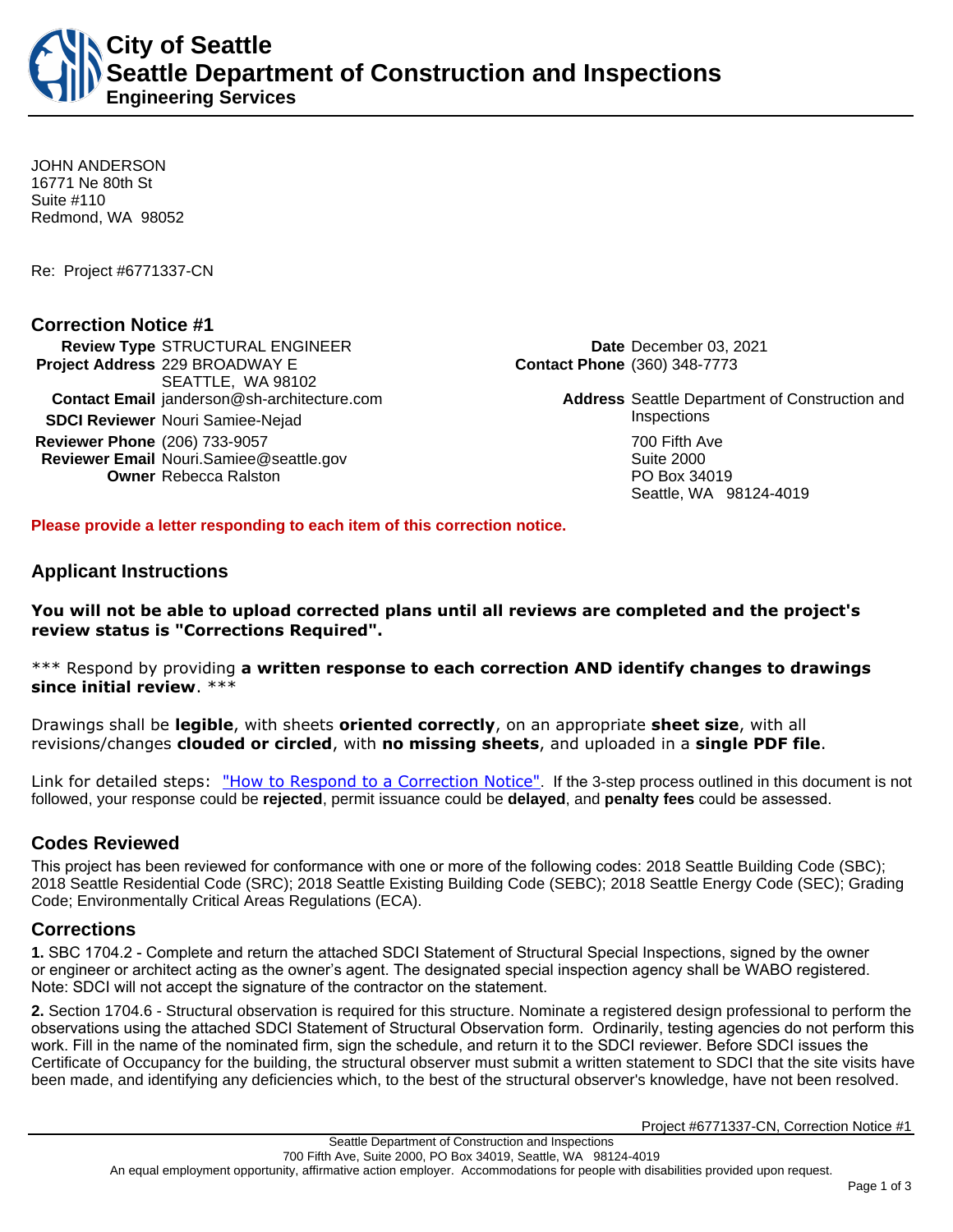**3.** Provide a letter from Geotech engineer indicating that he/she has reviewed foundation drawings and that they in compliance with soil report provided for this project.

**4.** Ref. to structural plans submitted, level 3 framing plan is missing, please complete.

**5.** Specify wood post sizes on plan as some are missing, see sheet S 2.4,(Grid 3.8 east of grid A1), and other level's framing plans

**6.** Are the basement wall reactions due to lateral soil and seismic pressure at each floor level included in the diaphragm design under lateral seismic and wind loads? Please provide detailed narratives and calculations to explain the design approach taken. Also, provide calculations to verify the load transfer path of the wall top reaction forces due to lateral soil/seismic pressures at the top of the basement walls in details, provide supporting documents and detailed calculations for the seismic surcharge loading used for basement wall design

**7.** ACI 318-14 Section 18.12.9.2 – Please provide structural calculation for the worst-case diaphragm shear that shows the concrete diaphragm shear capacity does not exceed 8√f'c. Modify the diaphragm design accordingly, If the calculation has been done, please reference the sheet the shows that calculation.

**8.** For the PT slab at level 2(transfer slab) supporting the wood structures above, provide a table showing the maximum holdown forces from wood shear walls and make a reference to where these forces have been considered in structural calculations.

**9.** Type IA construction requires the floor slab to have 2 hour fire rating. SBC TBL 721.1(1) with sub-note "f" requires the interior slab spans (restrained) to have minimum  $0.75$ " $\times$ 1.2 = 0.9" clear cover for the PT tendons, and the exterior spans (unrestrained) to have 1.5"x1.2 = 1.8" clear cover for the tendons. Please verify if the provided clear covers for all PT slabs meet this requirement.

**10.** Please provide calculations to verify the slab to top of basement wall doweling connections shown in details on sheet S3.1 are adequately developed at either side of the shear friction plane for out-of-plane and in-plan wall to slab force transfer.

**11.** ASCE 7-10 13.5.8 - Partitions that are tied to the ceiling and all partitions greater than 6 feet in height shall be laterally braced to the building structure. Provide bracing details.

**12.** Please provide structural calculations to verify the adequacy of the basement walls with footings and site retaining walls with footings. In addition to the at-rest or active soil pressure, a lateral seismic soil pressure should also be applied to walls. Please provide information on how the lateral seismic pressure is determined. Please verify that the wall vertical flexural reinforcement has adequate hooked embedment length in the footing that meets ACI318-14-25.4.3

**13.** ASCE 7-10 12.3-1 and 2. Please provide an itemized analysis of each irregularity present, per this section. Verify whether computer model is considering the effect of 5% accidental torsion in the model. If it is not, run additional models considering this assumption.

**14.** ASCE 7-10 12.1.3 - Please provide analysis and design of the interconnection forces between the wood framed and concrete sections of the building. Typical at podium slabs - The podium slabs provide a force transfer for the vertical discontinuity of the wood framed lateral system above, and the concrete shear wall system below. Please provide in the concept model the resolution of the discontinuous forces. Note that per ASCE 7-10 12.3.3.3, the discontinuous vertical force will be required to be amplified by the over strength factor.

**15.** Provide calculations for gravity wood bearing walls and for gravity wood posts. considering at some location there are forces (compression) from holdowns).

**16.** Please provide structural calculations to verify the adequacy of wood shear wall holdown anchorage design per ACI 318 D.3.3.4.3.

**17.** AWC SDPWS-2008 - 4.3.6.4.3 - Plate washer shall extend to within 1/2 inch of the edge of the bottom plate on the side(s) with sheathing or other material with unit shear capacity of 400plf for wind or seismic. Provide a detail on the plans that shows this requirement will be met.

**18.** Please provide structural calculations for the concrete basement walls and elevator/stair walls to demonstrate compliance with ACI318 21.9. If some of the walls are not designed to be part of the primary lateral system, the wall reinforcement shall comply with ACI 318 21.13.2

**19.** Indicate if stairs are prefabricated or if they are included in this permit submittal. If included, provide design and details.

**20.** It appears that the studrails were checked for shear and unbalanced moment in one direction only. However, it appears that slab/column connections are subjected to concurrent unbalanced moment in two orthogonal directions. Please provide studrail check to account for the concurrent unbalanced moment from two orthogonal directions or provide technical justifications for the submitted design calculation approach.

**21.** Ref. to shoring plan on sheet SH-2 provide calculation and explain how the shoring pile will work at for corners and also at grid line and grids 1.1 and 1.2

**22.** Section 2304.3.3 - Wood walls and bearing partitions are supporting more than two floors and a roof. Provide analysis that shows shrinkage of the wood will not have adverse effects on the structure or any plumbing, electrical, mechanical or roof drainage systems.

Project #6771337-CN, Correction Notice #1